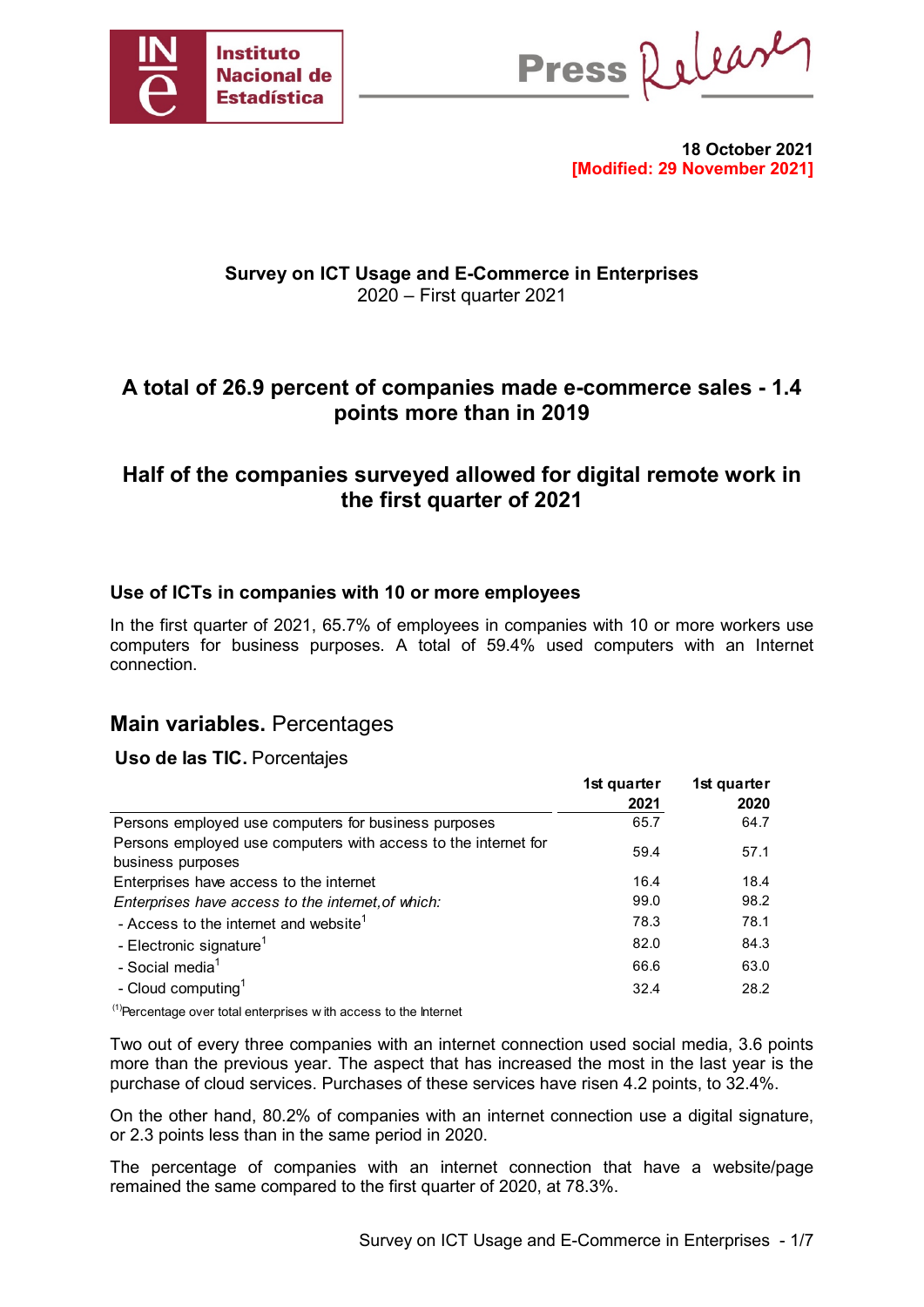### **ICT Specialists**

A total of 16.4% of companies employed specialists in Information and Communication Technologies (ICT) in the first quarter of 2021. This percentage was two points less than that of the same period of the previous year. The percentage of companies with women ICT specialists fell two tenths, to stand at 5.7%.

### **ICT Specialists. Percentage**

Press Releary

|                                                        | 1st quarter<br>2021 | 1st quarter<br>2020 |
|--------------------------------------------------------|---------------------|---------------------|
| Enterprises with ICT specialists                       | 16.4                | 18.4                |
| Enterprises with ICT specialist women                  | 5.7                 | 5.9                 |
| Enterprises with less than 50% of ICT specialist women | 4.4                 | 4.8                 |
| Enterprises with at least 50% of ICT specialist women  | 12                  | 11                  |

## **Other technologies in companies**

Of the other technologies studied, those most used are tools to manage information within the company (ERP = *Enterprise Resource Planning*), and tools to manage customer information (CRM = *Customer Relationship Management*), with 51, 7% and 41.8% of companies, respectively. Both have increased by 6.3 points compared to the previous time they were measured.

On the other hand, use of the Internet of Things (IoT) has increased the most (10.9 points). A total of 27.7% of companies currently use it.

Finally, Artificial Intelligence (AI) is used by 8.3% of companies.

#### **Other technologies.** National total. Percentage

|                                              | 2020-2021 | 2019-2020                | 2018-2019 |
|----------------------------------------------|-----------|--------------------------|-----------|
| Enterprises that used ERP software           | 51.7      | $\overline{\phantom{a}}$ | 45.4      |
| Enterprises that used CRM software           | 41.8      | $\overline{\phantom{a}}$ | 35.5      |
| Enterprises that used IoT technology         | 27.7      | 16.8                     |           |
| Enterprises that performed Big Data analisys | 11.1      | 8.5                      |           |
| Enterprises that used AI technologies        | 8.3       | -                        |           |

### **Telecommuting and COVID-19**

Half of companies with 10 or more employees allowed teleworking in the first quarter of 2021.

A total of 44.4% indicated that due to the COVID-19 pandemic, the number of employees telecommuting has increased. On the other hand, 31.8% of companies that previously did not use telecommuting have begun to allow it.

#### **Telecommuting by size of the enterprise.** First quarter of 2021. Percentage

|                                                           | Total | 10-49 | 50-249 | $250+$ |
|-----------------------------------------------------------|-------|-------|--------|--------|
| Enterprises that allow teleworking                        | 50.6  | 46.0  | 72.0   | 85.5   |
| Companies with more employees teleworking due to COVID-19 | 44.4  | 39.4  | 68.1   | 83.5   |
| Companies that allow teleworking only due to COVID-19     | 31.8  | 29.0  | 45.8   | 49.5   |
| Persons employed who telework weekly                      | 29.5  | 20.1  | 29.2   | 35.2   |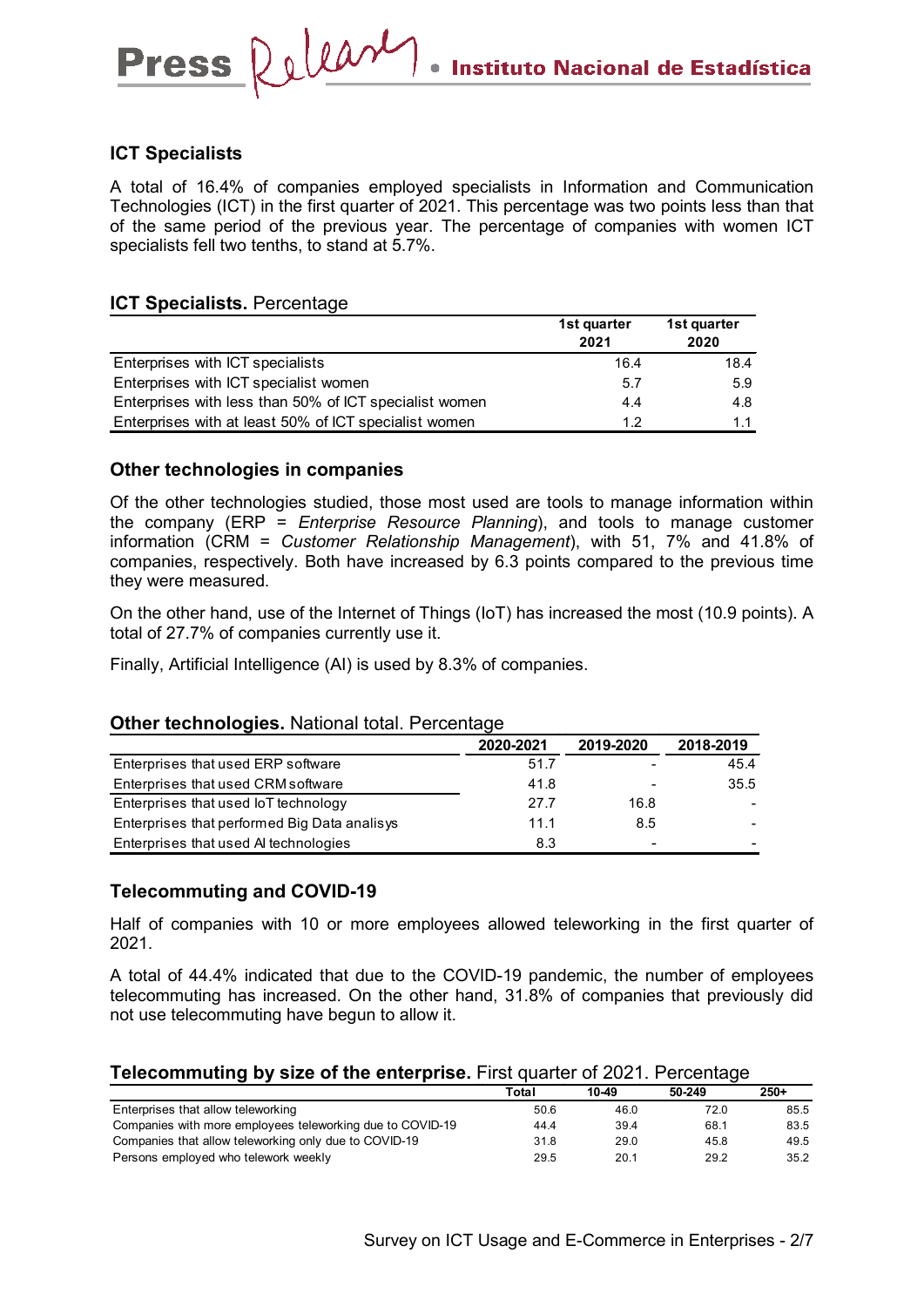#### **Use of ICT by Autonomous Community**

Press Releary

The companies with 10 or more employees whose headquarters are located in Cataluña, Comunidad de Madrid and País Vasco have the highest intensities<sup>[1](#page-2-0)</sup> in the use of ICT in the first quarter of 2021.

On the other hand, companies in the autonomous communities of Extremadura, Cantabria and the autonomous city of Melilla have the lowest percentages.

**Use of ICT by Autonomous Communities and Cities in which the head office of the company is located.** Percentages

| First quarter 2021          | <b>Electronic</b>        | Internet &         | Social               | Cloud      |            |                          |      |                 |      |
|-----------------------------|--------------------------|--------------------|----------------------|------------|------------|--------------------------|------|-----------------|------|
|                             | signature <sup>(1)</sup> | Web <sup>(1)</sup> | Media <sup>(1)</sup> | <b>ERP</b> | <b>CRM</b> | Computing <sup>(1)</sup> | loT  | <b>Big Data</b> | Al   |
| TOTAL                       | 82.0                     | 78.3               | 66.6                 | 51.7       | 41.8       | 32.4                     | 27.7 | 11.1            | 8.3  |
| Andalucía                   | 82.4                     | 70.4               | 63.9                 | 47.5       | 38.1       | 24.7                     | 28.9 | 12.6            | 6.9  |
| Aragón                      | 76.4                     | 78.6               | 66.0                 | 56.0       | 44.6       | 32.1                     | 31.0 | 10.8            | 7.8  |
| Asturias, Principado de     | 83.4                     | 78.6               | 68.5                 | 49.7       | 41.5       | 24.6                     | 26.4 | 10.1            | 6.6  |
| Balears, Illes              | 72.9                     | 78.2               | 70.7                 | 36.6       | 37.4       | 31.0                     | 33.9 | 7.8             | 5.2  |
| Canarias                    | 79.0                     | 67.9               | 60.8                 | 41.0       | 37.5       | 26.3                     | 30.3 | 9.5             | 8.3  |
| Cantabria                   | 77.9                     | 72.2               | 62.7                 | 37.0       | 31.3       | 17.7                     | 24.4 | 8.9             | 9.8  |
| Castilla y León             | 84.0                     | 78.8               | 67.7                 | 49.7       | 43.8       | 25.8                     | 28.9 | 9.6             | 9.3  |
| Castilla-La Mancha          | 80.8                     | 71.1               | 59.2                 | 44.1       | 38.1       | 19.8                     | 25.1 | 10.7            | 3.2  |
| Cataluña                    | 80.8                     | 86.1               | 71.2                 | 58.2       | 45.2       | 43.4                     | 25.8 | 12.5            | 8.9  |
| Comunitat Valenciana        | 83.6                     | 77.5               | 67.5                 | 51.7       | 40.5       | 30.6                     | 28.9 | 11.0            | 8.4  |
| Extremadura                 | 80.5                     | 67.9               | 65.8                 | 38.1       | 34.9       | 17.0                     | 28.7 | 11.5            | 6.3  |
| Galicia                     | 83.5                     | 77.1               | 62.5                 | 52.3       | 38.0       | 23.7                     | 23.6 | 9.4             | 7.2  |
| Madrid, Comunidad de        | 83.8                     | 80.5               | 69.2                 | 50.3       | 47.4       | 41.8                     | 27.3 | 11.5            | 11.5 |
| Murcia, Región de           | 86.6                     | 73.7               | 62.7                 | 52.1       | 40.3       | 19.6                     | 31.9 | 8.9             | 5.9  |
| Navarra, Comunidad Foral de | 82.3                     | 77.9               | 54.7                 | 56.9       | 34.4       | 24.1                     | 26.1 | 6.4             | 6.6  |
| País Vasco                  | 81.0                     | 84.6               | 64.7                 | 68.3       | 39.9       | 33.5                     | 28.2 | 11.3            | 9.0  |
| Rioja, La                   | 91.9                     | 79.5               | 58.6                 | 52.6       | 36.3       | 19.2                     | 19.6 | 6.6             | 4.2  |
| Ceuta                       | 97.5                     | 63.9               | 45.0                 | 46.9       | 34.7       | 33.5                     | 28.3 | 2.7             | 2.9  |
| Melilla                     | 91.6                     | 44.9               | 33.1                 | 29.2       | 20.8       | 11.8                     | 14.6 | 1.2             | 1.9  |

(1)Percentage over total enterprises w ith access to the internet

-

<span id="page-2-0"></span><sup>1</sup> The intensities in the use of Information and Communication Technologies refer to the following indicators: Internet and Website, use of Digital Signature, use of Social Media, purchase of cloud services, Big Data analysis, use of IoT, use of ERP, use of CRM, use of AI.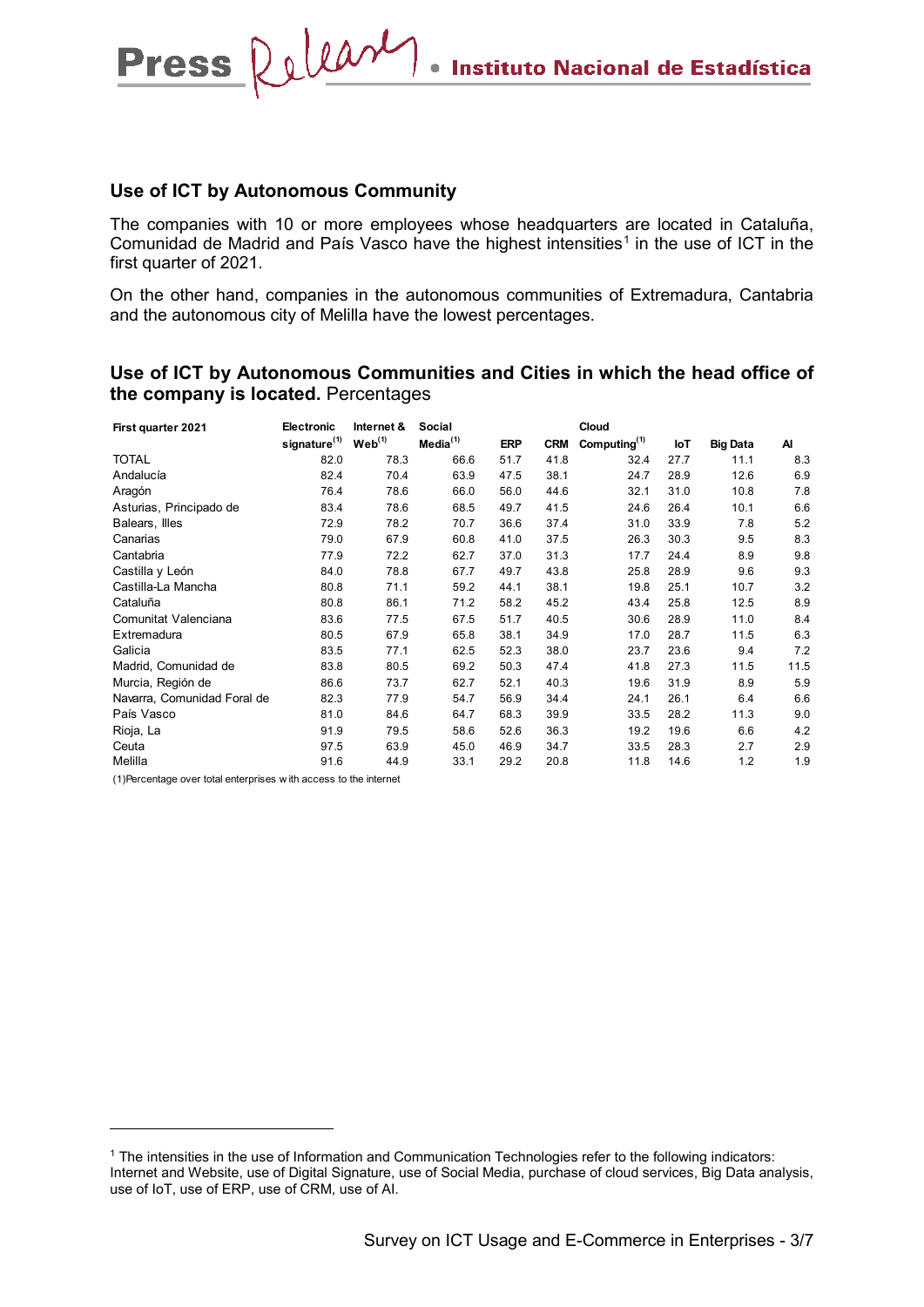# **E-commerce**

**Press** 

### **E-commerce sales**

Delear

26.9% of companies with 10 or more employees made purchases via e-commerce in 2020. The volume of business generated by these sales reached 275,398 million euros, a decrease of 10.4% compared to 2019.

Sales through e-commerce accounted for 19.1% of total sales by companies with 10 or more employees, a similar figure similar to that of the previous year.

#### **E-commerce purchases**

32.3% of companies with 10 or more employees made purchases through e-commerce in 2020. The total volume of orders for goods and services was 222,011 million euros, a decrease of 14.7%.

Purchases through e-commerce accounted for 22.7% of total purchases by companies of 10 or more employees, compared to 23.5% in the previous year.

**Companies that conduct e-commerce** Percentages over the total number of companies

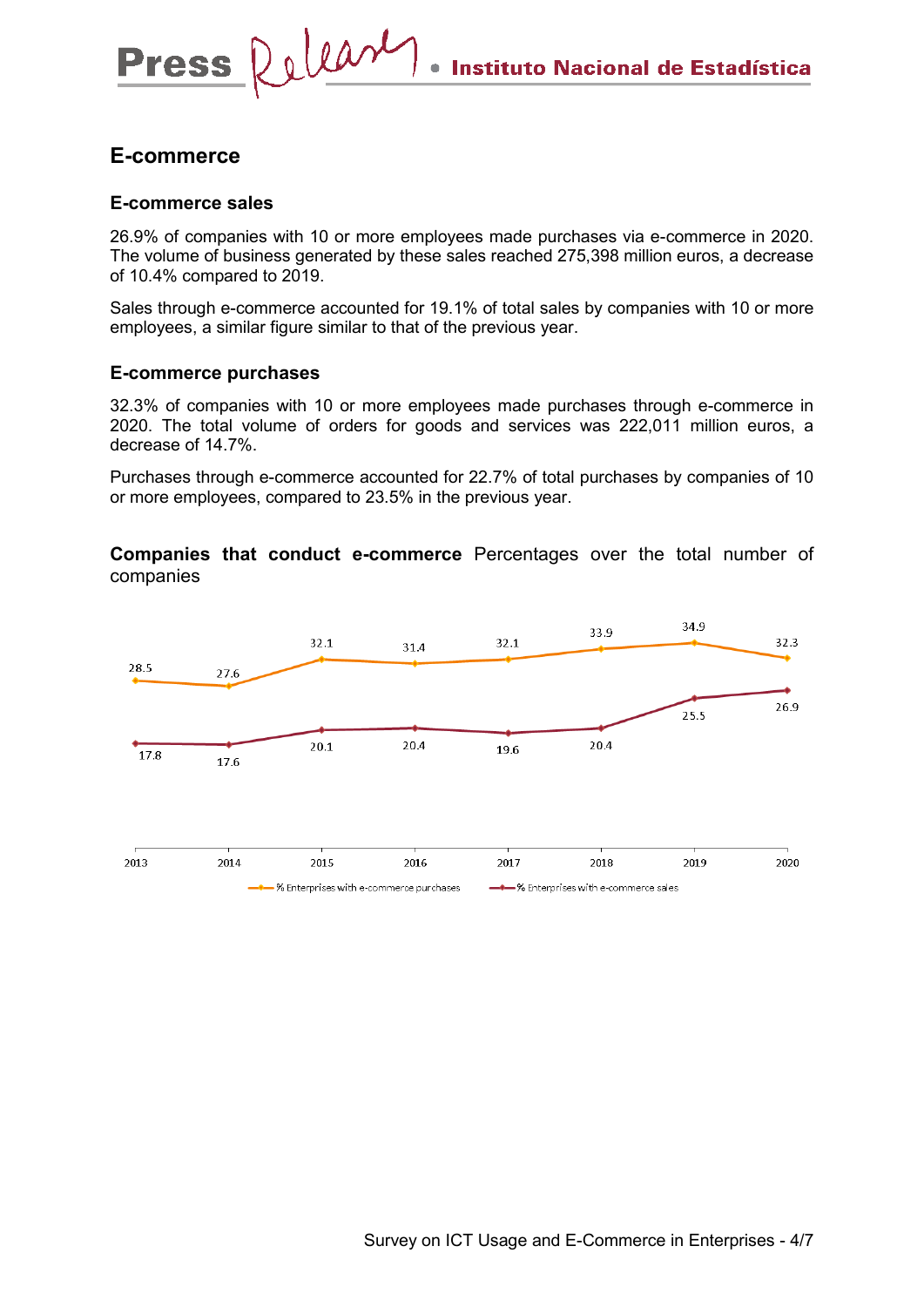

**Volume of purchases and sales made by companies through e-commerce.**  Millions of euros

# **Annual rate of the volume of purchases and sales made by companies through e-commerce** Percentage

E-commerce sales E-commerce purchases



# **Percentage of purchases and sales by e-commerce over total purchases and sales**



Survey on ICT Usage and E-Commerce in Enterprises - 5/7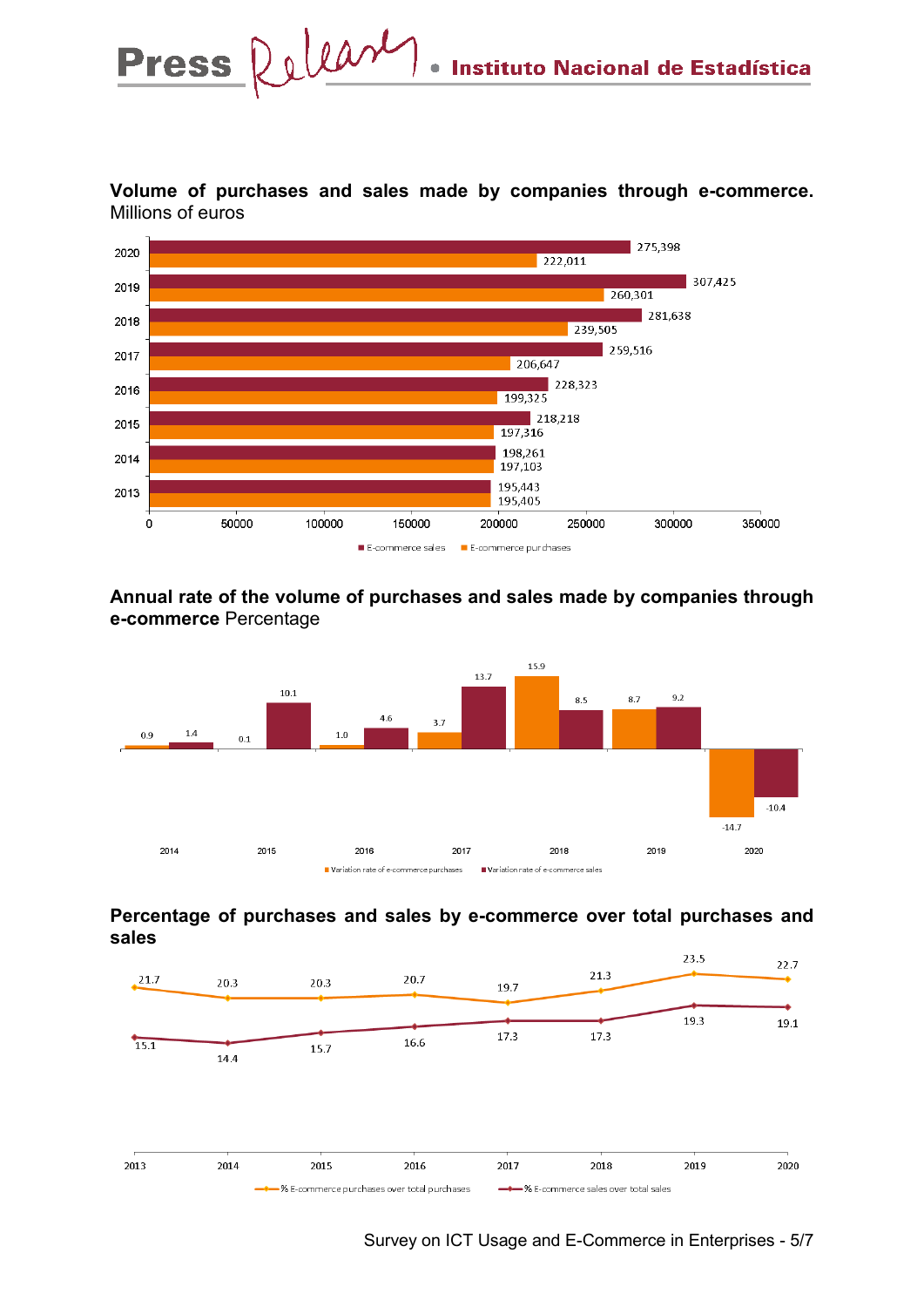#### **Use of ICT in companies with less than 10 employees**

Release

**Press** 

One in five companies with fewer than 10 employees allowed telecommuting in the first quarter of 2021.

The aspects that increased the most in the first quarter in these companies were the fixed internet connection and the staff connected to the internet. On the other hand, the percentage of companies that employed ICT specialists decreased by one point compared to the same period in 2020.

**Main variables.** Percentage over the total number of companies with less than 10 employees

|                                                                                    | 1st quarter<br>2021 | 1st quarter<br>2020 |
|------------------------------------------------------------------------------------|---------------------|---------------------|
| Computers                                                                          | 85.4                | 81.9                |
| Persons employed use computers for business purposes                               | 75.1                | 73.5                |
| Persons employed use computers with access to the internet for business purplement | 71.4                | 68.9                |
| Enterprises with ICT specialists                                                   | 1.4                 | 2.5                 |
| Enterprises that allow teleworking                                                 | 21.1                |                     |
| Enterprises that allow teleworking only due to COVID-19                            | 6.5                 |                     |
| Enterprises have access to the internet of which:                                  | 83.0                | 78.2                |
| - Fixed connection                                                                 | 83.7                | 78.3                |
| - Access to the internet and website                                               | 29.4                | 28.8                |
| - Social Media                                                                     | 36.3                | 35.2                |
| - Cloud computing                                                                  | 10.2                | 8.6                 |
| - Electronic signature                                                             | 58.3                | 58.9                |

With regard to the use of e-commerce, 10.1% of companies with less than 10 employees carried out sales by this means and 18.3% made purchases.

**Companies that conduct e-commerce** Percentage over the total number of companies with less than 10 employees



#### **Data Review and Update**

The data published today is final and is not subject to further revision. All results are available on INEBase.